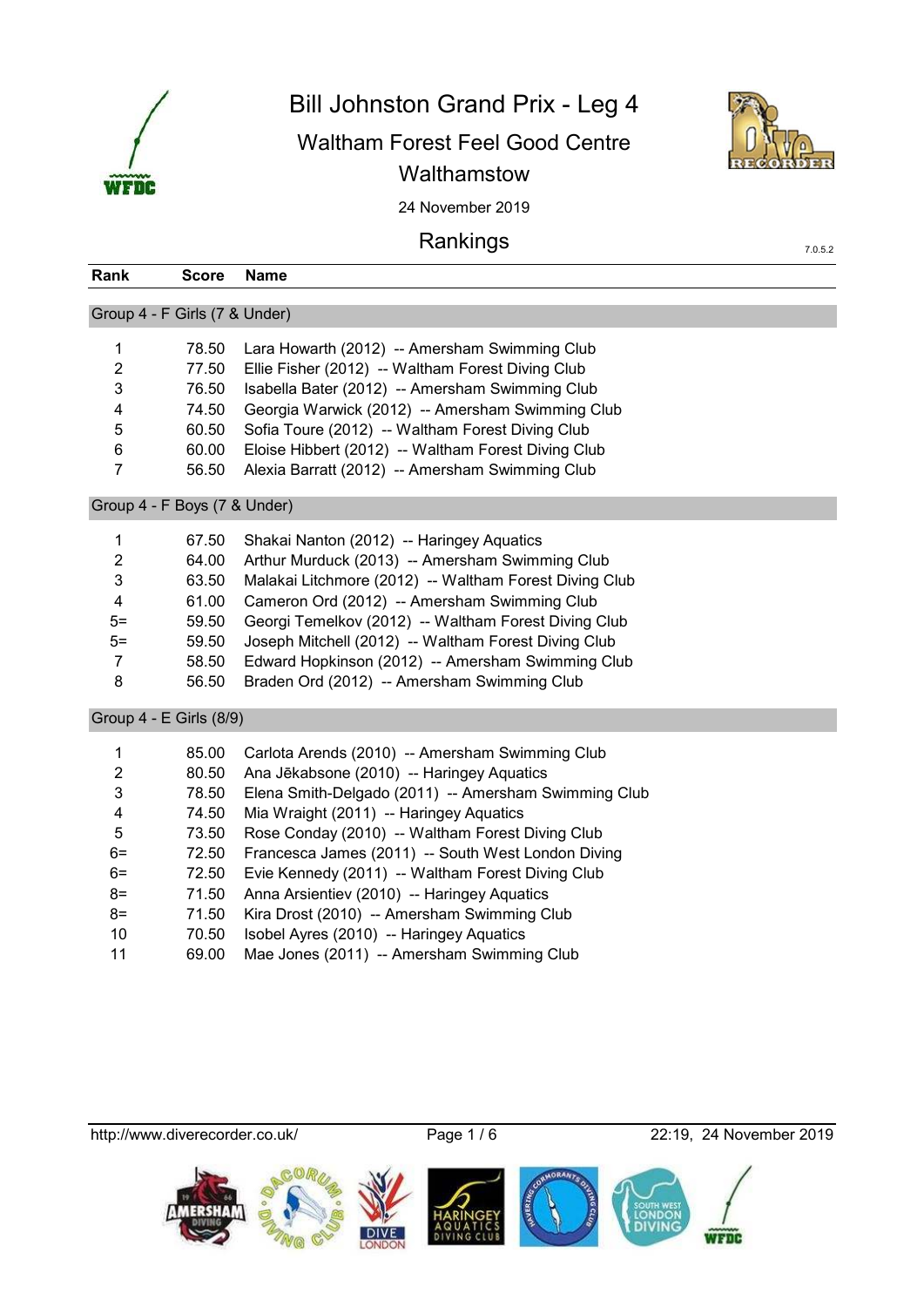| Rank                      | <b>Score</b>                  | <b>Name</b>                                                                                         |
|---------------------------|-------------------------------|-----------------------------------------------------------------------------------------------------|
|                           | Group 4 - E Boys (8/9)        |                                                                                                     |
| 1                         | 81.00                         | Jack Bristow (2010) -- Waltham Forest Diving Club                                                   |
| $\overline{2}$            | 79.50                         | Sam Jenner (2011) -- Havering Cormorants                                                            |
| 3                         | 75.00                         | Joshua Keefe (2011) -- Waltham Forest Diving Club                                                   |
| 4                         | 74.00                         | Tegveer Sabharwal (2010) -- Waltham Forest Diving Club                                              |
| 5                         | 73.50                         | Rajvir Saini (2010) -- Amersham Swimming Club                                                       |
| 6                         | 71.00                         | Andreas Gerondaes (2011) -- Haringey Aquatics                                                       |
| $\overline{7}$            | 70.50                         | Billy Bristow (2010) -- Waltham Forest Diving Club                                                  |
| 8                         | 69.00                         | Ricardo Itriago (2010) -- South West London Diving                                                  |
| 9                         | 68.00                         | Thomas Hebden (2011) -- Waltham Forest Diving Club                                                  |
| 10                        | 67.50                         | Saxon Pleszko (2010) -- Amersham Swimming Club                                                      |
|                           | Group 4 - D Girls (10/11)     |                                                                                                     |
| 1                         | 87.50                         | Betsy Barrington (2009) -- Waltham Forest Diving Club                                               |
| $\overline{c}$            | 80.50                         | Aoife Lacey (2008) -- Haringey Aquatics                                                             |
| $\ensuremath{\mathsf{3}}$ | 78.50                         | Isobelle Hartwell (2008) -- Waltham Forest Diving Club                                              |
| 4                         | 75.50                         | Olivia Villaruel (2008) -- Amersham Swimming Club                                                   |
| 5                         | 74.50                         | Edith Parker (2009) -- Waltham Forest Diving Club                                                   |
| 6                         | 74.00                         | Kanmi Kribolder (2009) -- Haringey Aquatics                                                         |
| $\overline{7}$            | 69.50                         | Charlotte Harvey (2008) -- Waltham Forest Diving Club                                               |
|                           | Group 4 - D Boys (10/11)      |                                                                                                     |
| 1                         | 83.50                         | Liam Keefe (2009) -- Waltham Forest Diving Club                                                     |
| $\overline{2}$            | 83.00                         | Ben Fisher (2008) -- Waltham Forest Diving Club                                                     |
| 3                         | 78.00                         | Jayden Kayani (2009) -- Waltham Forest Diving Club                                                  |
| $\overline{4}$            | 74.50                         | Caspar Daniels (2009) -- Waltham Forest Diving Club                                                 |
|                           | Group 4 - C Boys (12/13)      |                                                                                                     |
|                           |                               |                                                                                                     |
| 1<br>$\overline{c}$       | 79.50                         | Serkan Yurday (2006) -- South West London Diving<br>72.50 George Barton (2007) -- Haringey Aquatics |
| 3                         | 70.00                         | Samuel Perkins (2007) -- Waltham Forest Diving Club                                                 |
| 4                         | 67.00                         | Jake Abbotts (2007) -- Haringey Aquatics                                                            |
|                           | Group 3 - F Girls (7 & Under) |                                                                                                     |
|                           |                               |                                                                                                     |
| 1                         | 65.50                         | Alice Morskyj (2012) -- Dive London Aquatics Club                                                   |

## http://www.diverecorder.co.uk/ Page 2 / 6 22:19, 24 November 2019

COR

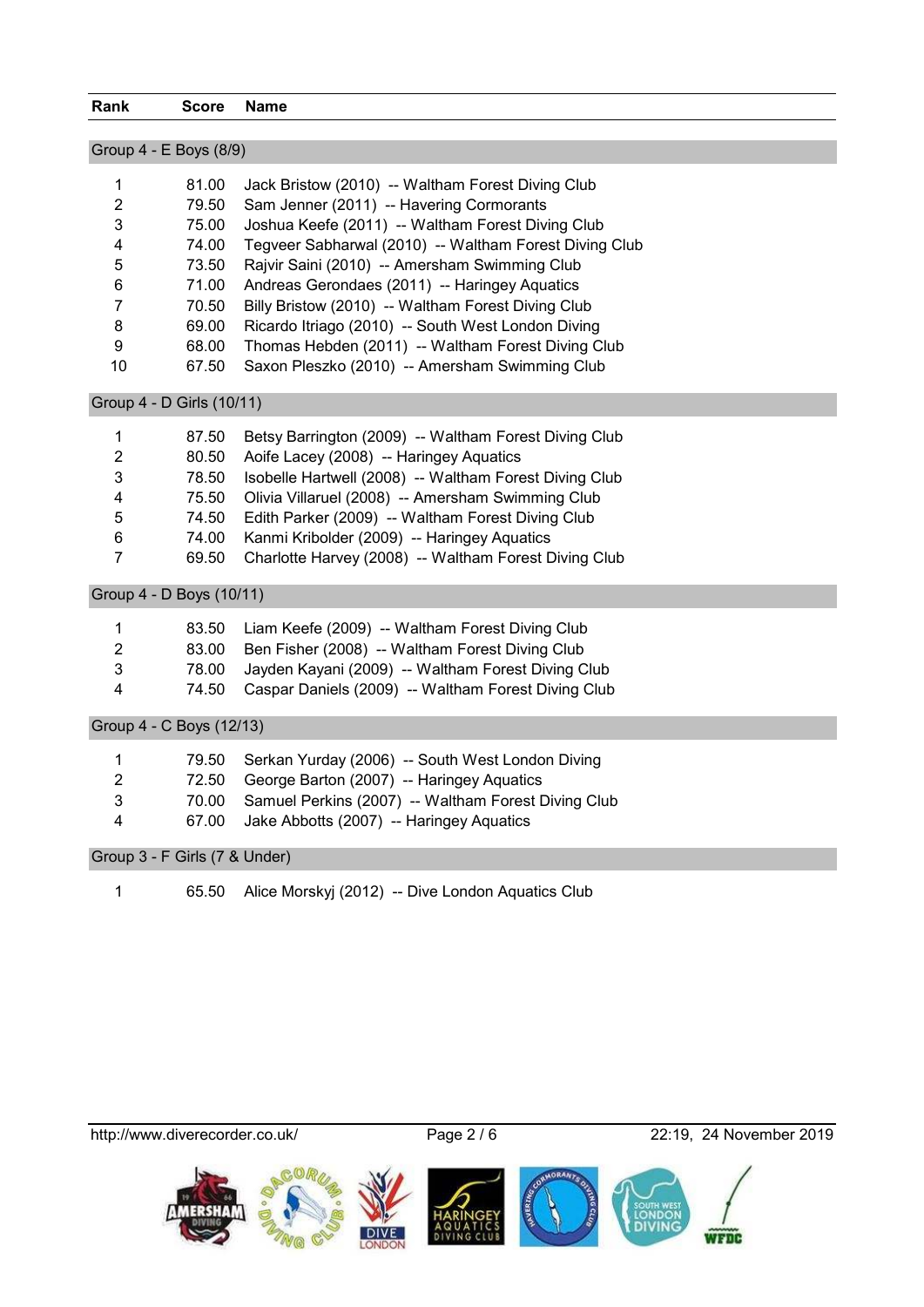| Rank | <b>Score</b> | Name |
|------|--------------|------|
|      |              |      |

| Group 3 - E Girls (8/9) |       |                                                        |  |  |
|-------------------------|-------|--------------------------------------------------------|--|--|
|                         | 78.00 | Hester Perkins (2011) -- Waltham Forest Diving Club    |  |  |
| 2                       | 75.50 | Ruby Harris (2011) -- Amersham Swimming Club           |  |  |
| 3                       | 71.80 | Isabel Fulberg (2010) -- Haringey Aquatics             |  |  |
| 4                       | 70.90 | Lara Roddy (2010) -- Haringey Aquatics                 |  |  |
| 5                       | 69.20 | Nancy Kasperkowicz (2011) -- Dive London Aquatics Club |  |  |
| 6                       | 68.70 | Gabrielle Reid (2010) -- Amersham Swimming Club        |  |  |
| 7                       | 63.80 | Lulu Hurcombe (2011) -- Haringey Aquatics              |  |  |
| 8                       | 63.00 | Grace Allan (2011) -- Haringey Aquatics                |  |  |
| 9                       | 62.80 | Natalie Zajac (2010) -- South West London Diving       |  |  |
| 10                      | 62.70 | Emilie Butler (2011) -- Dive London Aquatics Club      |  |  |

Group 3 - E Boys (8/9)

|    |       | 72.50 Corbin Pleszko (2011) -- Amersham Swimming Club    |
|----|-------|----------------------------------------------------------|
| -2 |       | 64.20 Max Osman (2010) -- Amersham Swimming Club         |
| -3 |       | 63.20 Dylan Lavender (2010) -- Dive London Aquatics Club |
| -4 | 58.90 | Max Wasserman (2010) -- Haringey Aquatics                |
|    |       |                                                          |

Group 3 - D Girls (10/11)

| 1 | 80.90 | Hattie Kravetz (2009) -- Haringey Aquatics           |
|---|-------|------------------------------------------------------|
| 2 | 79.70 | Charis Crellin (2008) -- Amersham Swimming Club      |
| 3 | 78.30 | Bodie Carley (2008) -- Haringey Aquatics             |
| 4 | 77.40 | Alexandra Hawtrey (2009) -- South West London Diving |
| 5 | 74.00 | Sophia Fucilla (2008) -- Haringey Aquatics           |
| 6 | 71.80 | Millie Kirk (2009) -- South West London Diving       |
|   | 71.60 | Luna Cabral (2008) -- Waltham Forest Diving Club     |
| 8 | 70.60 | Xenia Laricheva (2008) -- South West London Diving   |
| 9 | 68.70 | Poppy Cranmer (2008) -- Waltham Forest Diving Club   |

Group 3 - D Boys (10/11)

|                | 81.30 Victor Bogunia (2008) -- Amersham Swimming Club  |
|----------------|--------------------------------------------------------|
| -2             | 76.00 Sam Kennedy (2009) -- Waltham Forest Diving Club |
| -3             | 75.60 Leon Barc (2008) -- Waltham Forest Diving Club   |
| $\overline{a}$ | 74.40 Luke Dant (2009) -- Amersham Swimming Club       |

http://www.diverecorder.co.uk/ Page 3 / 6 22:19, 24 November 2019



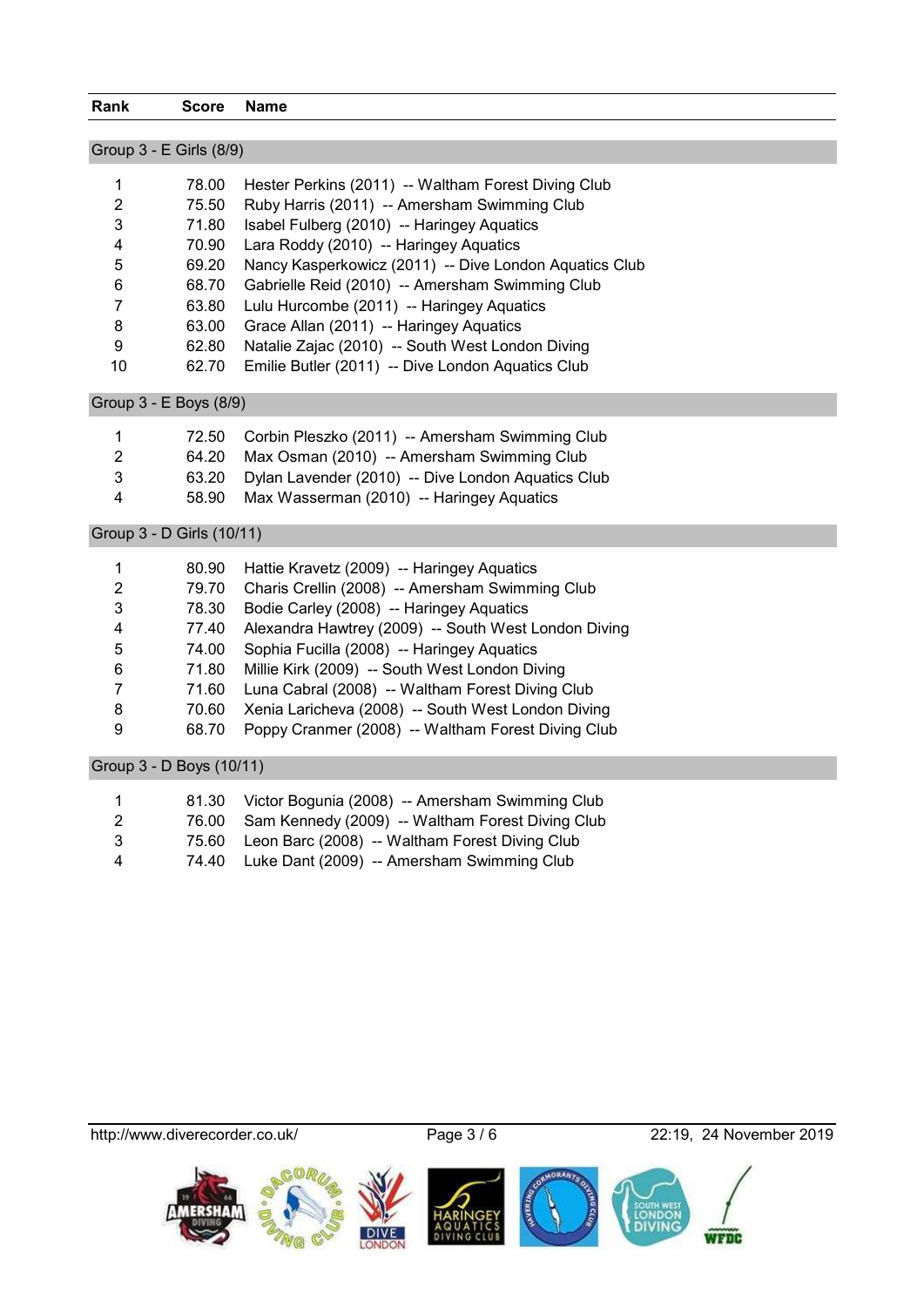| Rank                           | <b>Score</b>               | <b>Name</b>                                            |  |
|--------------------------------|----------------------------|--------------------------------------------------------|--|
|                                |                            |                                                        |  |
|                                | Group 3 - C Girls (12/13)  |                                                        |  |
| 1                              | 82.70                      | Carly Meech Mazumdar (2007) -- Haringey Aquatics       |  |
| 2                              | 75.30                      | Izabella Fucilla (2006) -- Haringey Aquatics           |  |
| 3                              | 74.90                      | Emma Buckley (2007) -- Amersham Swimming Club          |  |
| 4                              | 73.90                      | Alice Brown (2006) -- Haringey Aquatics                |  |
| 5                              | 72.60                      | Ailbhe Shields (2006) -- Haringey Aquatics             |  |
| 6                              | 71.70                      | Japleen Sabharwal (2006) -- Waltham Forest Diving Club |  |
| 7                              | 70.10                      | Eva Budd (2007) -- Haringey Aquatics                   |  |
| 8                              | 68.80                      | Claudia Fussell (2006) -- Haringey Aquatics            |  |
| 9                              | 68.60                      | Defne James (2006) -- Waltham Forest Diving Club       |  |
| 10                             | 64.40                      | Daisy Symons (2006) -- Haringey Aquatics               |  |
|                                | Group 3 - C Boys (12/13)   |                                                        |  |
| 1                              | 75.50                      | Samuel Garnett (2007) -- Amersham Swimming Club        |  |
| $\overline{2}$                 | 71.10                      | Ethan Jones (2007) -- Haringey Aquatics                |  |
|                                | Group 3 - B+ Girls (14/16) |                                                        |  |
|                                |                            |                                                        |  |
| 1                              | 87.10                      | Manon Cantor (2004) -- Haringey Aquatics               |  |
| $\overline{2}$                 | 72.30                      | Yasmin Licata (2005) -- South West London Diving       |  |
|                                | Group 3 - B+ Boys (14/16)  |                                                        |  |
| 1                              | 75.10                      | Austin Lewis (2003) -- Haringey Aquatics               |  |
| $\overline{2}$                 | 63.50                      | Oleksi Arsientiev (2005) -- Haringey Aquatics          |  |
|                                | Group 2 - E Girls (8/9)    |                                                        |  |
|                                |                            |                                                        |  |
| $\mathbf{1}$<br>$\overline{2}$ | 110.85                     | Rosie Kanerick (2010) -- Haringey Aquatics             |  |
|                                | 96.05                      | Rannie Jones (2010) -- Haringey Aquatics               |  |
|                                | Group 2 - E Boys (8/9)     |                                                        |  |
| 1                              | 78.90                      | Jesse Cemal (2010) -- Dive London Aquatics Club        |  |
| Group 2 - D Girls (10/11)      |                            |                                                        |  |
| 1                              | 99.80                      | Libby Seage (2009) -- Amersham Swimming Club           |  |
| $\overline{2}$                 | 99.15                      | Hannah Hopkinson (2009) -- Amersham Swimming Club      |  |
| 3                              | 89.10                      | Esme Newall (2009) -- Amersham Swimming Club           |  |
|                                | Group 2 - D Boys (10/11)   |                                                        |  |
| 1                              | 95.85                      | Jake Haworth (2008) -- Havering Cormorants             |  |
| $\overline{2}$                 | 83.60                      | Kai Bikambidi (2009) -- Haringey Aquatics              |  |
| 3                              | 81.10                      | Thomas Miller (2008) -- Dacorum Diving Club            |  |



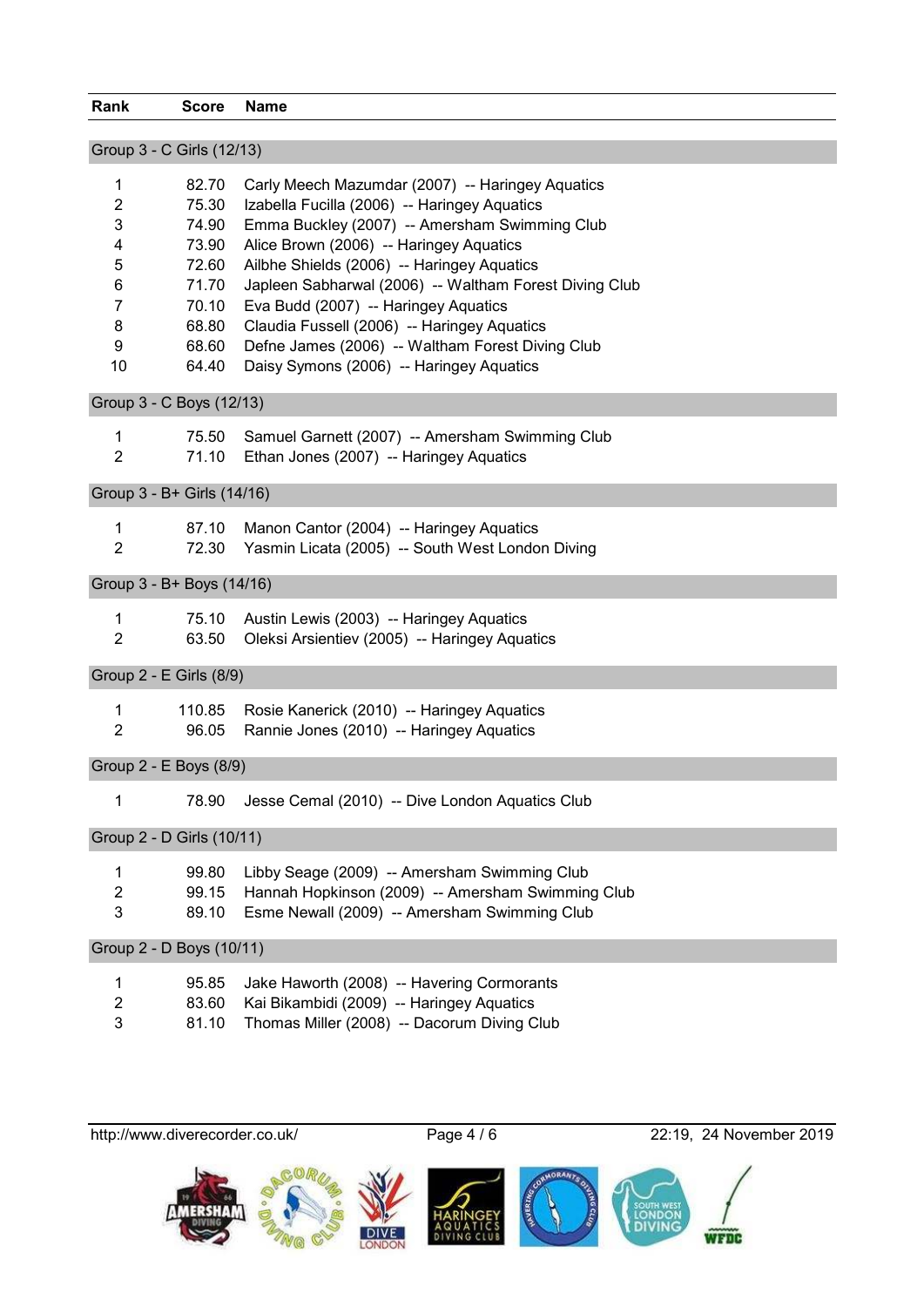| Rank                      | <b>Score</b>               | <b>Name</b>                                            |  |  |
|---------------------------|----------------------------|--------------------------------------------------------|--|--|
| Group 2 - C Girls (12/13) |                            |                                                        |  |  |
|                           |                            |                                                        |  |  |
| 1                         | 113.45                     | Ella Brynes (2007) -- Waltham Forest Diving Club       |  |  |
| $\overline{2}$            | 95.10                      | Olivia Kravetz (2007) -- Haringey Aquatics             |  |  |
| 3                         | 81.40                      | Maeva Bikambidi (2006) -- Haringey Aquatics            |  |  |
|                           | Group 2 - C Boys (12/13)   |                                                        |  |  |
| 1                         | 105.85                     | Hasan Zia (2006) -- Waltham Forest Diving Club         |  |  |
| $\overline{2}$            | 100.65                     | Nathan Pearce (2006) -- Waltham Forest Diving Club     |  |  |
| 3                         | 98.00                      | Matthew Glynn (2007) -- Amersham Swimming Club         |  |  |
| 4                         | 97.50                      | Christopher Goldsman (2007) -- Amersham Swimming Club  |  |  |
| 5                         | 91.65                      | Thomas Wasserman (2006) -- Haringey Aquatics           |  |  |
| 6                         | 89.70                      | Edan Everest (2006) -- Haringey Aquatics               |  |  |
| $\overline{7}$            | 89.30                      | Oliver Reid (2006) -- Amersham Swimming Club           |  |  |
| 8                         | 76.30                      | Thomas Hadjipateras (2006) -- South West London Diving |  |  |
|                           | Group 2 - B+ Girls (14/16) |                                                        |  |  |
| 1                         | 114.90                     | Daisy McLellan (2005) -- Amersham Swimming Club        |  |  |
| $\overline{2}$            | 98.25                      | Aina West (2005) -- Haringey Aquatics                  |  |  |
|                           |                            |                                                        |  |  |
|                           | Group 2 - B+ Boys (14/16)  |                                                        |  |  |
| 1                         | 89.10                      | Ben Dibdin (2005) -- Dacorum Diving Club               |  |  |
|                           | Group 1 - D Girls (10/11)  |                                                        |  |  |
| 1                         | 126.60                     | Evie Jordan (2008) -- Dive London Aquatics Club        |  |  |
| $\overline{2}$            | 114.85                     | Myia Richards (2009) -- Dive London Aquatics Club      |  |  |
|                           |                            |                                                        |  |  |
| Group 1 - D Boys (10/11)  |                            |                                                        |  |  |
| 1                         | 92.10                      | Sofian Shaukat (2008) -- Haringey Aquatics             |  |  |
|                           | Group 1 - C Girls (12/13)  |                                                        |  |  |
| 1                         | 130.65                     | Claire Kettler (2006) -- Dive London Aquatics Club     |  |  |
| 2                         | 109.10                     | Quinn Kettler (2006) -- Dive London Aquatics Club      |  |  |
| 3                         | 104.40                     | Tilly Malik (2007) -- Haringey Aquatics                |  |  |
| 4                         | 104.25                     | Lottie Young (2006) -- Waltham Forest Diving Club      |  |  |
| 5                         | 91.50                      | Yasmina Shaukat (2006) -- Haringey Aquatics            |  |  |
| 6                         | 91.45                      | Susan Said (2006) -- Haringey Aquatics                 |  |  |
|                           | Group 1 - C Boys (12/13)   |                                                        |  |  |
|                           |                            |                                                        |  |  |
| 1                         | 109.70                     | Felix Saly (2006) -- Haringey Aquatics                 |  |  |
| C                         | <b>QQ 25</b>               | Sam Needbam (2006) Dacorum Diving Club                 |  |  |

 99.25 Sam Needham (2006) -- Dacorum Diving Club 91.20 Castor Warrilow (2006) -- Dacorum Diving Club

http://www.diverecorder.co.uk/ Page 5 / 6 22:19, 24 November 2019